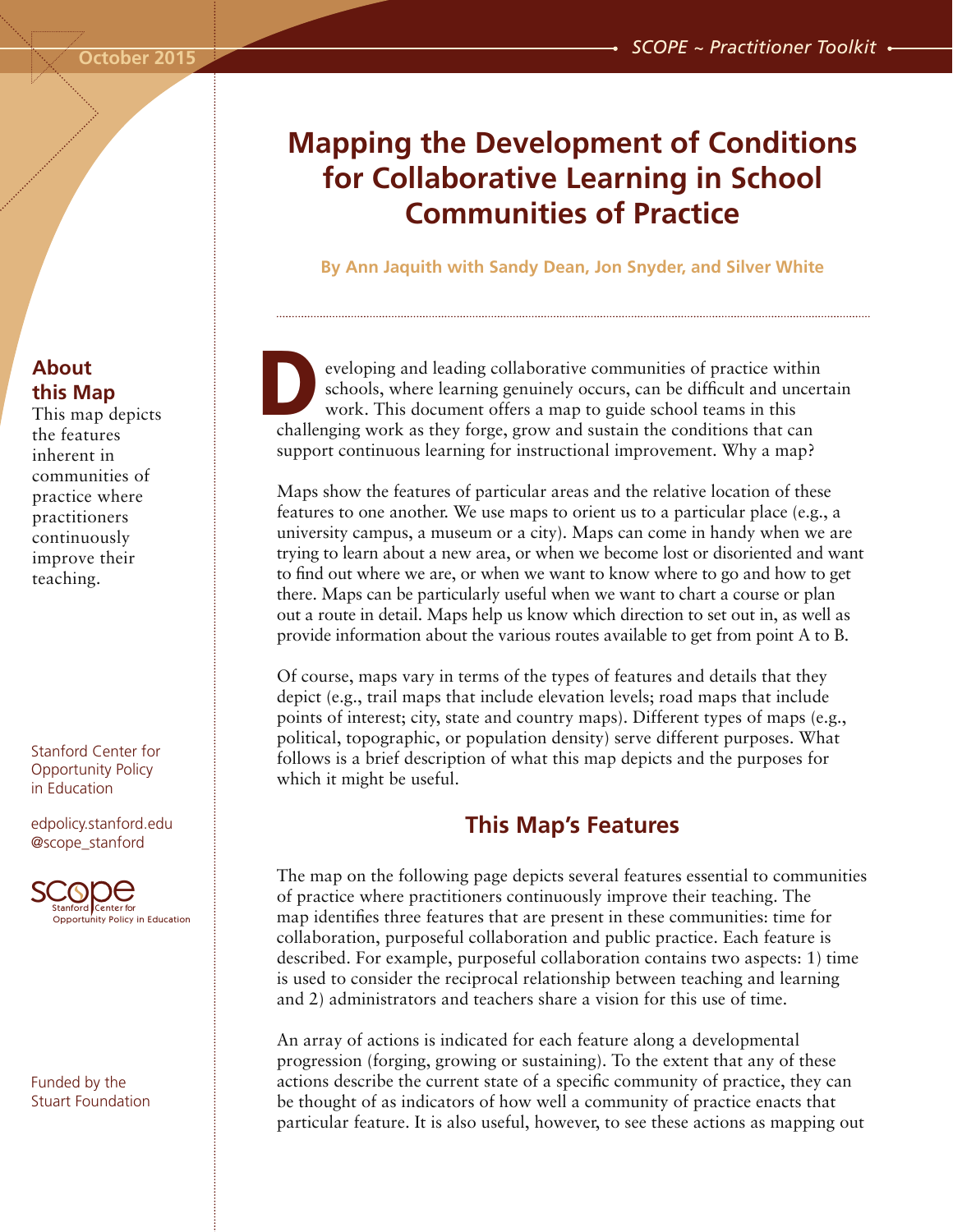

| Features                           |                                                                                                                                                                                                                                                                                                                         | <b>FORGING</b>                                                                                                                                                                                                                                               |                                                                                                                                                                                                                                      | GROWING                                                                                                                                                                                                                                      | <b>SUSTAINING</b>                                                                                                                                                                                                                |
|------------------------------------|-------------------------------------------------------------------------------------------------------------------------------------------------------------------------------------------------------------------------------------------------------------------------------------------------------------------------|--------------------------------------------------------------------------------------------------------------------------------------------------------------------------------------------------------------------------------------------------------------|--------------------------------------------------------------------------------------------------------------------------------------------------------------------------------------------------------------------------------------|----------------------------------------------------------------------------------------------------------------------------------------------------------------------------------------------------------------------------------------------|----------------------------------------------------------------------------------------------------------------------------------------------------------------------------------------------------------------------------------|
| collaboration<br>Time for          | together regularly<br>to work and learn<br><b>Teachers meet</b><br>together.                                                                                                                                                                                                                                            | routines conducive to group<br>learning; select a facilitator.<br>meet; develop norms and<br>Make sufficient time to                                                                                                                                         | structures and processes<br>to enable participant<br>Create additional<br>learning.                                                                                                                                                  | structures and processes<br>support learning; make<br>adjustments as needed.<br>Examine how well                                                                                                                                             | participant learning<br>and processes that<br>Observe structures<br>mutually reinforce                                                                                                                                           |
| collaboration<br><b>Purposeful</b> | Administrators and<br>between teaching<br>vision for the use<br>teachers share a<br>Time is used to<br>and learning.<br>consider the<br>relationship<br>of this time.<br>reciprocal                                                                                                                                     | Provide a clear purpose and set<br>of expectations for using this<br>student work. Try them out<br>with sample student work;<br>time; include reasons for<br>examining student work<br>practices for looking at<br>Develop routines and<br>adjust as needed. | to examine work generated<br>by all participants; consider<br>Use routines and practices<br>make collaboration more<br>additional supports to<br>how this analysis can<br>Identify and provide<br>inform instruction.<br>purposeful. | of the teaching and learning<br>Teachers and administrators<br>jointly lead the examination<br>Identify effective teaching<br>between teaching moves<br>and evidence of learning.<br>Examine the relationship<br>relationship.<br>practices. | to collaboration<br>Make ongoing<br>teaching and<br>adjustments<br>strengthen<br>in order to<br>learning                                                                                                                         |
| practice<br>Public                 | and public standards<br>and public standards<br>held up to common<br>Student learning is<br>multiple measures.<br><b>Teaching practice is</b><br>held up to common<br>(e.g., CCSS, NGSS),<br>(e.g., NBPTS, CSTP),<br>multiple measures.<br>assessed through<br>made visible and<br>assessed through<br>made visible and | formative assessments to<br>Identify specific teaching<br>standards, metrics and<br>metrics and formative<br>assessments to use as<br>learning standards,<br>as yardsticks.<br>Identify specific<br>yardsticks.<br>use                                       | Use standards, metrics and<br>and formative assessments<br>to collaboratively examine<br>formative assessments to<br>collaboratively examine<br>Use standards, metrics,<br>teaching practices.<br>student work.                      | adjust learning behaviors.<br>relation to the standards;<br>examining their work in<br>students diagnose and<br>teaching as needed in<br>Diagnose and adjust<br>Involve students in<br>relation to these<br>standards                        | to maintain a focus<br>practices as well as<br>outsiders as a way<br>changes made to<br>Periodically share<br>the effects with<br>on continuous<br>improvement.<br>teaching and<br>collaboration<br>learning and<br>insiders and |



Funded by the<br>Stuart Foundation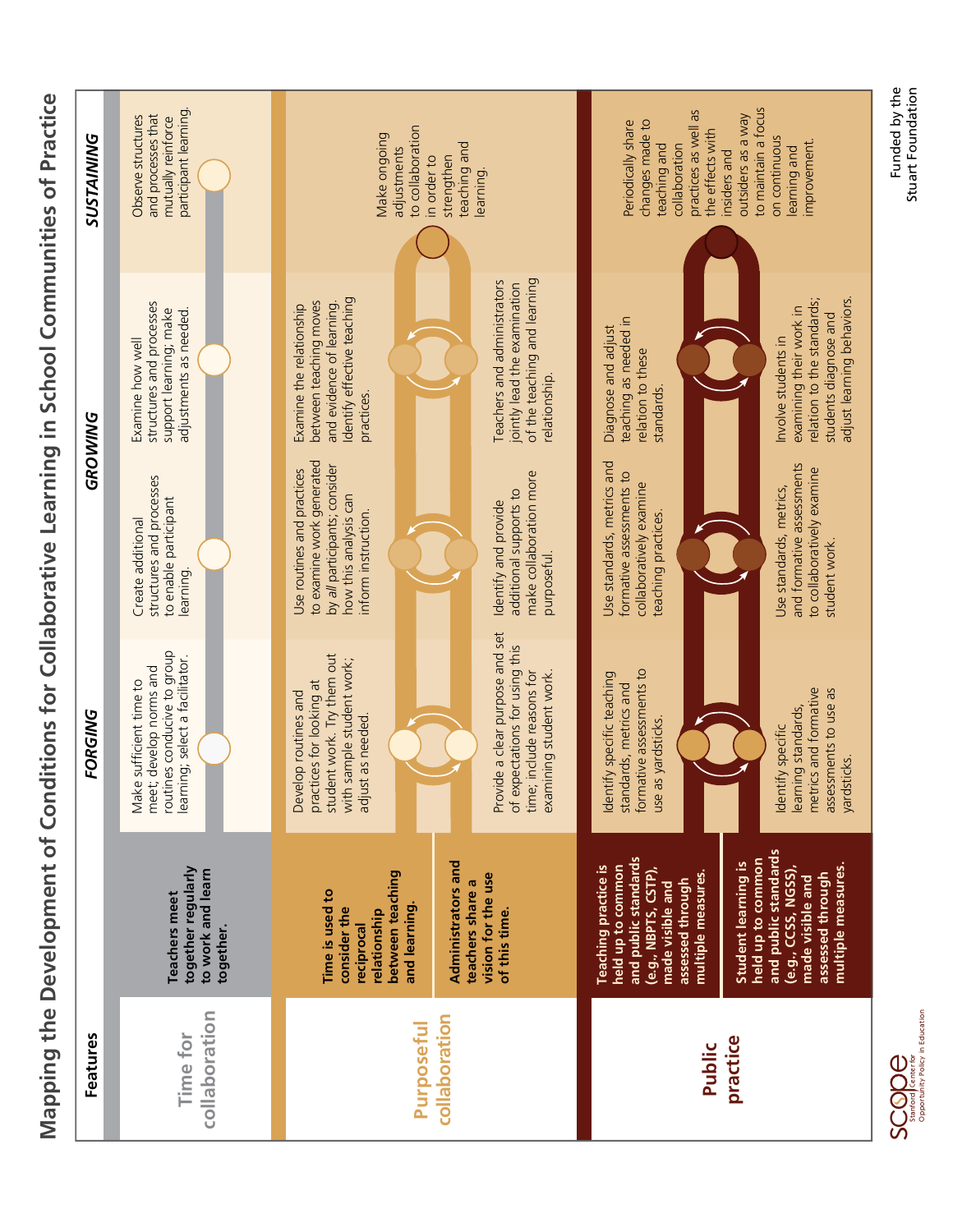a possible path for achieving each respective feature. In other words, these actions can be thought of as moves that describe how to improve upon particular features of communities where learning occurs.

Descriptions in each row show actions that typically advance the quality and nature of the interaction within that particular feature. Each row maps a typical progression of actions, but this is not a defined sequence of action steps. For instance, the action of developing norms and routines conducive to group learning is often a good place to begin when making time for collaboration, which is why it is situated in the forging column; examining how well structures and processes support group learning usually follows later. In a community that already exists and has been meeting regularly, however, such as a grade-level team, analyzing how well the group's existing structures and processes support the group's learning may be an instructive starting place to identify different norms and routines that will better support group learning. The actions indicated along the progression of each feature are interrelated, and often mutually reinforcing.

### **Users of this Map**

Users are invited to notice the features that make up communities in which practitioners continuously improve their teaching and use the indicated actions as a guide to strengthen their communities. Users may want to try and locate their school's community of practice (i.e., grade level teams or subject area departments) on this map by considering the extent to which these three features are present in a specific community of practice. Noticing where a particular community is situated on the map according to the indicators for each feature may provide guidance on what steps a community might take to enrich its conditions for learning.

# **Identifying Communities of Practice**

Schools are typically comprised of many communities of practice (e.g., grade level or subject area teams). These communities are bounded in some way. In addition, several features distinguish a community of practice from a group. These features are that its members are mutually engaged in a joint enterprise and have developed a shared repertoire for how they conduct their work.<sup>1</sup>

Consider the organized occasions when your school staff comes together: Who attends those gatherings? What is the purpose of those meetings? What typically occurs during those times? Most schools have multiple groups that gather at various times during or outside of the school day. Often, these groups meet with the broad goal of supporting student learning. Examples of such times are: school staff meetings, grade level team meetings, and department meetings. Sometimes membership in these groups is overlapping (e.g., a teacher may belong to grade-level and subject area teams). Some groups may have regularly scheduled meeting times; others may not. Some groups are called professional learning communities (PLCs) regardless of whether or not any *learning* actually occurs when the group convenes.

# **Situating a Community of Practice on the Map**

To try situating a community of practice on the map, select a specific community that convenes with some regularity and whose purpose is to support or strengthen student learning. Consider: How is the collaboration time structured? How purposeful is the collaboration? Are teaching practices and evidence of student learning made public and held up to standards?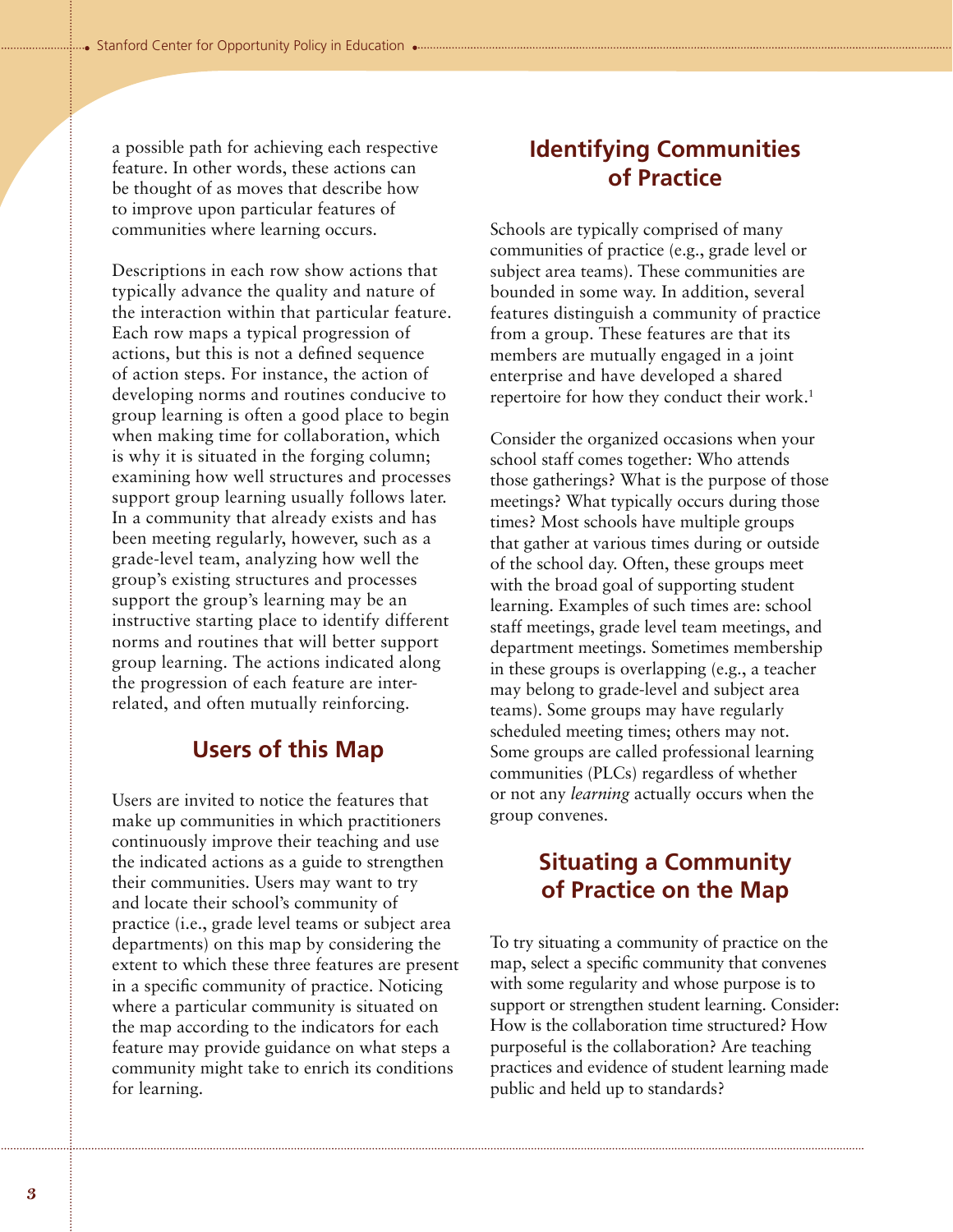# **Using the Map to Chart a Course: Hilltop School**

We use Hilltop School, an imaginary school, to provide examples of how this map might support the growth of three communities of practice: a group of teachers who meet monthly to participate in a "Lesson Study" process; a cohort of teachers who are pursuing National Board certification and are working together in a National Board certification support group; and a grade-level team of teachers. Each of these groups meets regularly with the broad goal of improving their instruction to better meet the strengths, interests and needs of their students. These communities of practice at Hilltop School are described below, and their location on the map is explained.

### **Community A: Teachers Involved in Lesson Study**

#### *(See Figure 1, page 5)*

A group of teachers, who teach various grades at the Hilltop School, meet several times each month to plan a lesson together, to observe one member of the group teach that lesson in a classroom, and to discuss their observations of how well the lesson worked. This process is done in order to revise and polish the lesson before teaching an improved version of it to another group of students. This group of teachers typically meets every other week after school to discuss the lesson that they are co-developing. In addition, the principal arranges for substitute coverage for these teachers on the day they plan to observe the teaching of the "Lesson Study lesson." Beyond developing norms for their conversation, this group also developed norms for observing the teaching in each other's classrooms. For example, the teachers developed an observation protocol for capturing evidence of the interactions between teaching moves and student responses. The teachers also discovered that they needed to develop a routine for having conversations about the "taught lesson" to make sure all participants felt safe and were able to raise concerns in a manner that helped the group to improve its teaching. In these ways, this community made time for collaboration, and its members thought the additional structures and processes they had created to support their work were functioning well. The map reminded them, however, that they had not actually considered improvements or discussed "how well the structures and processes" supported their learning.

This group had worked hard to get the Lesson Study process organized in their school. The principal supported this work and often attended their meetings. Although all the teachers in this community were interested in designing strong lessons and working together to do so, interrogating the effectiveness of the lesson by examining samples of student work or student engagement in the lesson itself was not a familiar way of working for this group. This group was still developing routines and practices for looking at student work. This aspect of the community was still forging. Locating their community on the map gave members of the group the idea to bring some sample student work to the group that did not come from one of their own classrooms. They wanted to "practice" looking at and discussing work from someone else's classroom to give them the experience of having a genuine conversation about evidence of student learning and its relationship to teaching without worrying about hurting a colleague's feelings.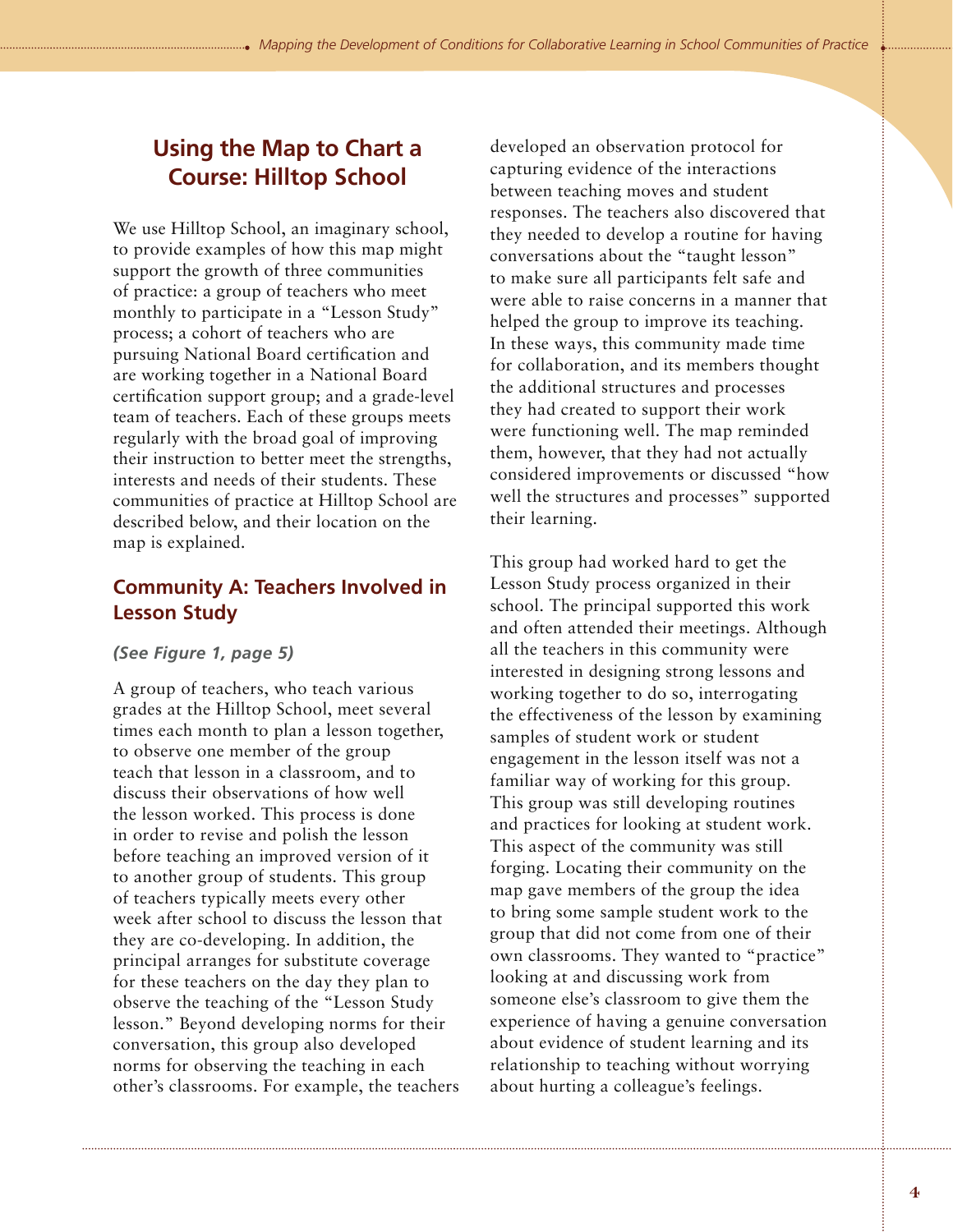

#### **Figure 1. Community A: Teachers Involved in Lesson Study**

Members of the group thought practicing in this way could help them to have more authentic conversations about their own students' work. When this group located their community on the map, they starred this spot because strengthening their practices for looking at student work seemed critical for strengthen their teaching through the Lesson Study work. The map helped them to see a few other ways that they might strengthen this part of their practice. These were to use formative assessments from their lessons explicitly connected to student learning standards and to examine student work across classrooms. They also intended to look at teaching standards.

### **Community B: Teachers Involved in Nation Board Certification Support Group**

#### *(See Figure 2, page 6)*

A different group of teachers at Hilltop School, some of whom also participate in the Lesson Study Group, are candidates for National Board (NB) certification. These teachers meet monthly to work on their portfolio entries but would like more frequent meetings to discuss their teaching. Guided by the National Board Professional Teaching Standards, the NB criteria for each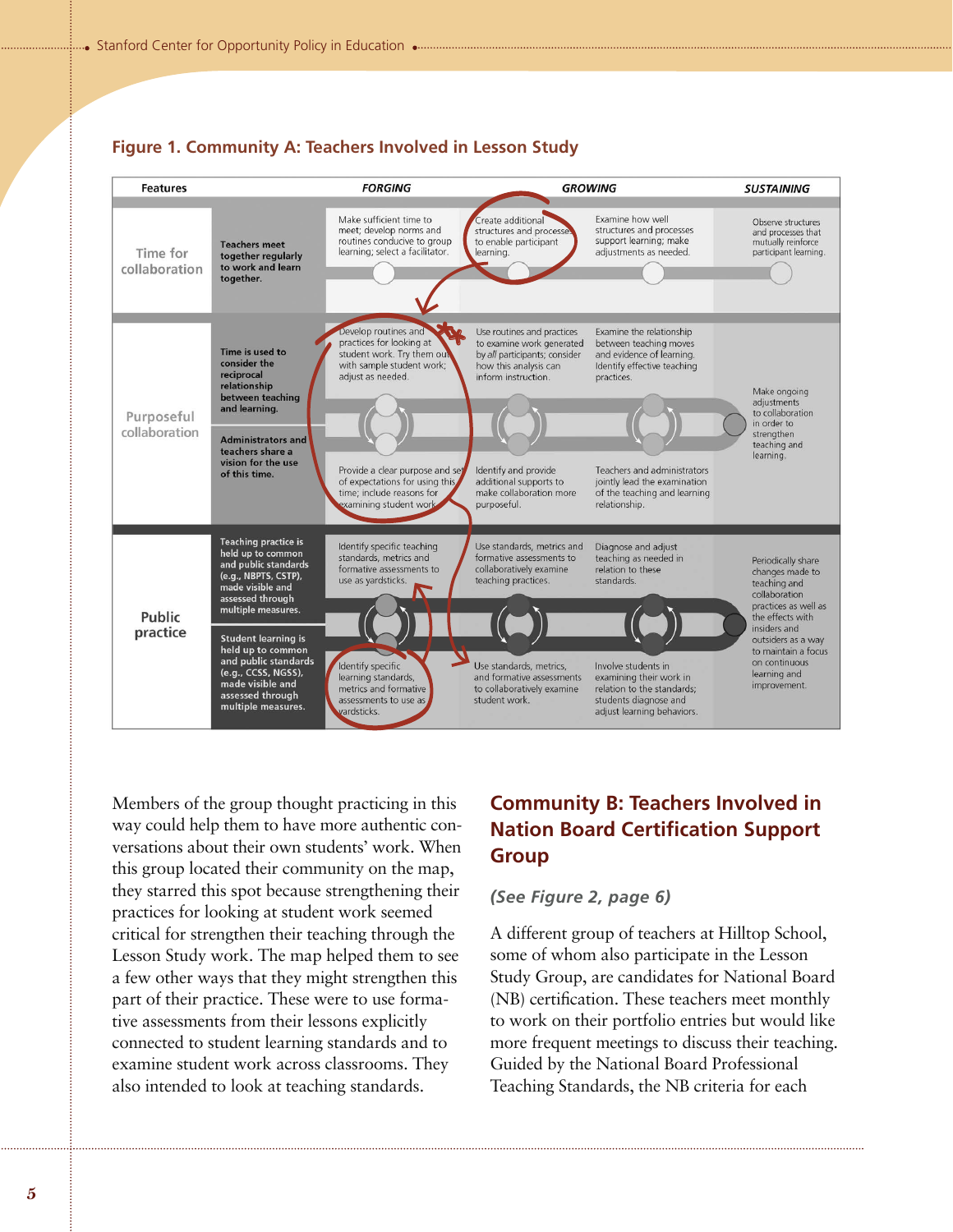

#### **Figure 2. Community B: Teachers Involved in Nation Board Certification Support Group**

portfolio entry, and the CCSS, these teachers had developed routines and practices for examining their teaching and the work of particular students. Indeed, the NB portfolio entries direct teachers to inspect their teaching practices and make adjustments. Consequently, teachers in the NB Support Group thought they had taken great strides in making their practice public and holding teaching and learning up to common and public standards of excellence. Where the group saw its greatest need was in developing a shared understanding with the principal about how they used their NB Support Group time. As they located their group on this map, they

noticed that the principal, who was supportive in concept of their pursuing NB certification, really didn't know what the process entailed or how they spent their meeting time. These teachers wondered if the principal would help secure more time for their work, if she had a better understanding of what NB certification entailed. They put stars at two places on the map where they saw a connection—insufficient time and the need for a shared teacher/ administrator vision for the use of this time. Once the group of teachers secured more time, they would be able to hone their routines for looking at student work in relationship to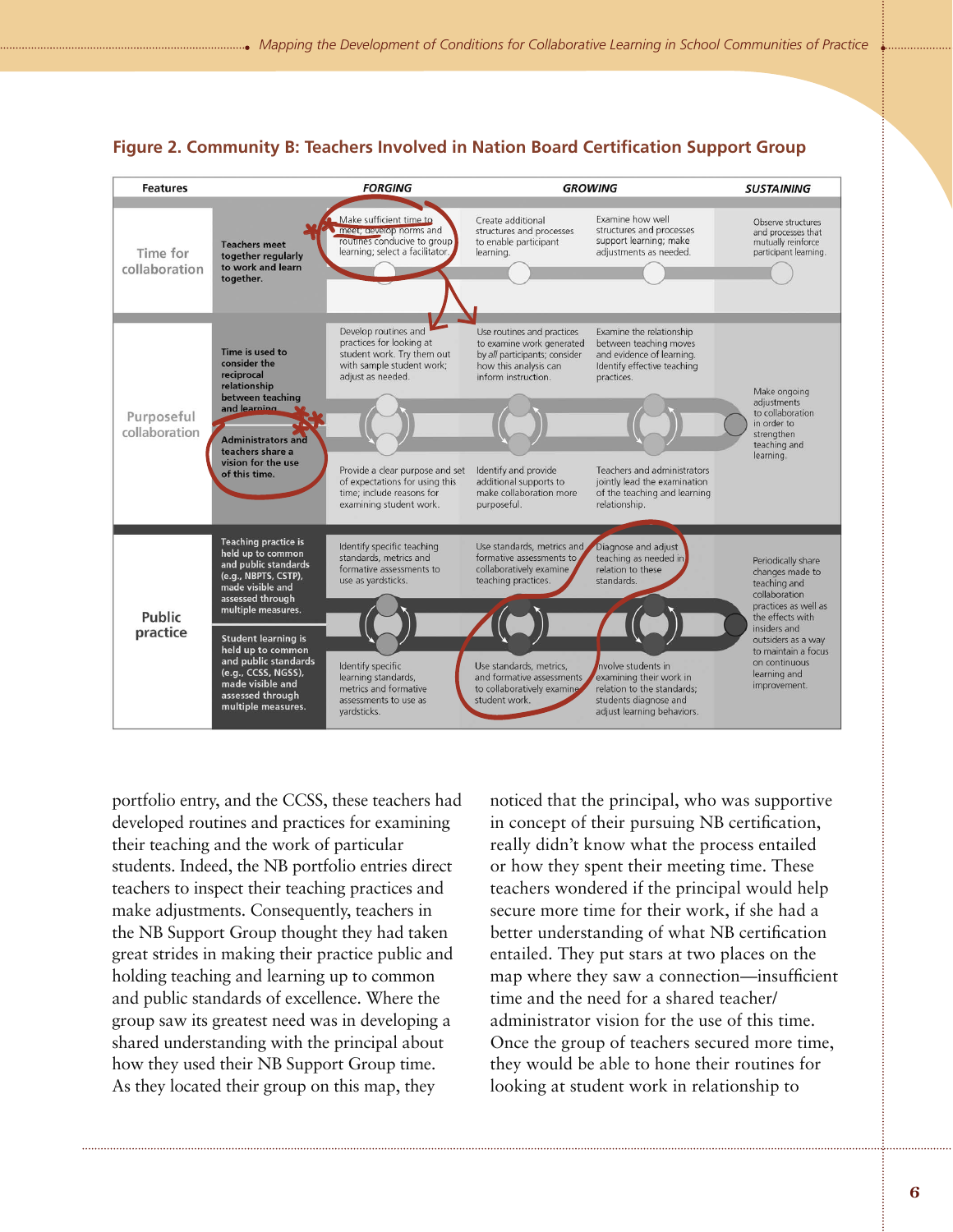their instruction and they would have time to use these routines to look at other students in their classrooms in addition to the students who were the object of their study for the NB certification process.

#### **Community C: Grade Level Team**

#### *(See Figure 3)*

One Grade Level Team at the Hilltop School wanted to see if the map could help them figure out how to begin to use their weekly meeting time differently. This team traditionally used its time to plan and organize unit activities

to make sure that the three classrooms were in synch with each other. However, with all the Lesson Study and National Board work going on in the school, this team wondered if they could use their grade level time together differently. As the map indicated, they had regular weekly meeting time. One team member was the "official" leader, which meant she organized their meeting agenda and was in charge of writing up the grade-level notes. They wondered, was having a designated team leader synonymous with having a facilitator? Like other Hilltop School teachers, this grade-level team was designing and teaching CCSS aligned lessons and using formative

#### **Figure 3. Community C: Grade Level Team**

| <b>Features</b>             | <b>FORGING</b><br><b>GROWING</b>                                                                                                                                                                                                                                                                                               |                                                                                                                                                                                                                                                               |                                                                                                                                                                                                                                      | <b>SUSTAINING</b>                                                                                                                                                                                                                            |                                                                                                                                                                                                                                  |
|-----------------------------|--------------------------------------------------------------------------------------------------------------------------------------------------------------------------------------------------------------------------------------------------------------------------------------------------------------------------------|---------------------------------------------------------------------------------------------------------------------------------------------------------------------------------------------------------------------------------------------------------------|--------------------------------------------------------------------------------------------------------------------------------------------------------------------------------------------------------------------------------------|----------------------------------------------------------------------------------------------------------------------------------------------------------------------------------------------------------------------------------------------|----------------------------------------------------------------------------------------------------------------------------------------------------------------------------------------------------------------------------------|
| Time for<br>collaboration   | <b>Teachers meet</b><br>together regularly<br>to work and learn<br>together.                                                                                                                                                                                                                                                   | Make sufficient time to<br>meet; develop norms and<br>routines conducive to group<br>learning; select a facilitator,                                                                                                                                          | Create additional<br>structures and processes<br>to enable participant<br>learning.                                                                                                                                                  | Examine how well<br>structures and processes<br>support learning; make<br>adjustments as needed.                                                                                                                                             | Observe structures<br>and processes that<br>mutually reinforce<br>participant learning.                                                                                                                                          |
| Purposeful<br>collaboration | Time is used to<br>consider the<br>reciprocal<br>relationship<br>between teaching<br>and learning.<br><b>Administrators and</b><br>teachers share a<br>vision for the use<br>of this time.                                                                                                                                     | Develop routines and<br>practices for looking at<br>student work. Try them out<br>with sample student work;<br>adjust as needed.<br>Provide a clear purpose and set<br>of expectations for using this<br>time; include reasons for<br>examining student work. | Use routines and practices<br>to examine work generated<br>by all participants; consider<br>how this analysis can<br>inform instruction.<br>Identify and provide<br>additional supports to<br>make collaboration more<br>purposeful. | Examine the relationship<br>between teaching moves<br>and evidence of learning.<br>Identify effective teaching<br>practices.<br>Teachers and administrators<br>jointly lead the examination<br>of the teaching and learning<br>relationship. | Make ongoing<br>adjustments<br>to collaboration<br>in order to<br>strengthen<br>teaching and<br>learning.                                                                                                                        |
| Public<br>practice          | <b>Teaching practice is</b><br>held up to common<br>and public standards<br>(e.g., NBPTS, CSTP),<br>made visible and<br>assessed through<br>multiple measures.<br><b>Student learning is</b><br>held up to common<br>and public standards<br>(e.g., CCSS, NGSS),<br>made visible and<br>assessed through<br>multiple measures. | Identify specific teaching<br>standards, metrics and<br>formative assessments to<br>use as yardsticks.<br>Identify specific<br>learning standards,<br>metrics and formative<br>assessments to use as<br>vardsticks.                                           | Use standards, metrics and<br>formative assessments to<br>collaboratively examine<br>teaching practices.<br>Use standards, metrics,<br>and formative assessments<br>to collaboratively examine<br>student work.                      | Diagnose and adjust<br>teaching as needed in<br>relation to these<br>standards.<br>Involve students in<br>examining their work in<br>relation to the standards:<br>students diagnose and<br>adjust learning behaviors.                       | Periodically share<br>changes made to<br>teaching and<br>collaboration<br>practices as well as<br>the effects with<br>insiders and<br>outsiders as a way<br>to maintain a focus<br>on continuous<br>learning and<br>improvement. |